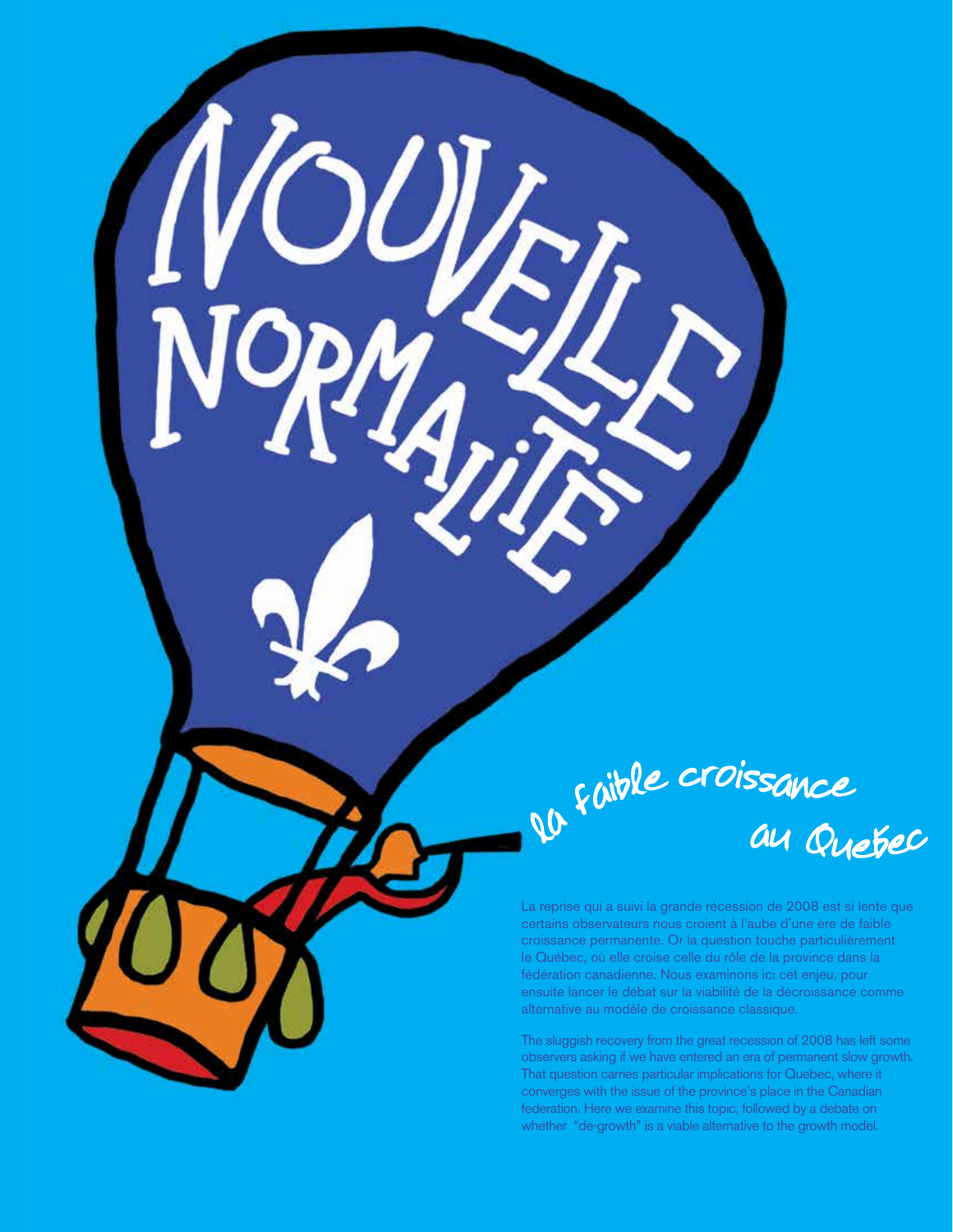likely have risen continuously. But the ongoing discovery of new supplies of oil, coal, natural gas, uranium and other minerals means that the world's supply of these resources can — at least for many years to come — rise more or less in line with the growth of demand, replacing what would otherwise be an path of considerable volatility.

At some point, however, the rate of discovery of new supplies will decline, and only harder-to-find and higher-cost supplies will remain to be discovered. As this point arrives, the ongoing increase in demand will result in the kinds of continual price increases predicted by the Club of Rome. These price increases will generate powerful incentives, for both the development of alternative resources and the invention of production methods requiring fewer resources.

The gloomy predictions made in the 1970s, like those heard today from the modern advocates of slower growth, suffer by underestimating the scope of technological improvements, including how such improvements can be influenced by rising resource prices. Advances in technology will allow economic growth to continue for longer than would have been possible with an unchanged state of technology. The long-term importance of gradual but ongoing technological improvements cates for slower economic growth often should not be underestimated.

upward path of prices with a trendless of our natural environment. Any eco- $A$  more important problem associated with economic growth is the generation of pollution and the degradation nomic activity involving production and consumption inevitably creates environmental damage. It is simply not possible to have economic activity without some negative impact on the natural environment. Until the modern era, the earth's natural regenerative abilities could easily deal with man's environmental footprint. Today, however, that footprint is much larger and considerably more toxic, and it is posing a real threat to the earth's nat-

None of this is meant to suggest that we should be complacent. The development of new technologies does not "just happen," and there is no guarantee that private markets will produce the necessary technological change at the precise time needed. A useful debate could centre on the appropriate role that governments can and should play in the process of research and knowledge creation.

A second concern is the possibility that private market transactions may lead to the depletion of *key* natural resources. Since the public typically owns all natural resources, governments (as our agents) have the responsibility to prevent their excessive exploitation. If we fail to protect some key natural re-

sources, it will not be because we lacked the knowledge or ability to do so only that we lacked the political will to make difficult decisions.

ural coping mechanisms. Today's advobase their arguments on the imperative to prevent this ongoing environmental degradation.

Many environmentalists and social commentators<br>argue that the world's citizens should resist the<br>common appeal of economic growth and instead<br>ambrace the idea that we need to slow the nace of economic argue that the world's citizens should resist the **L** common appeal of economic growth and instead embrace the idea that we need to slow the pace of economic growth. Some even go so far as to argue for "de-growth": the adoption of policies specifically designed to shrink the aggregate level of production, income and consumption. For some who hold these ideas, it is obvious that the world economy is headed in a dangerous direction and that much slower growth is both necessary and desirable.

> Reducing the environmental damage associated with economic growth, however, is not the same as advocating for slower growth. There is nothing inconsistent about maintaining today's moderate rate of economic growth while simultaneously taking action to protect our environment. Most economists argue that an effective way to achieve both objectives is to implement policies that put a price on polluting activities. If government policies attached a clear and significant price to the emission of greenhouse gases and other air pollutants, or to the release of toxins into the water system, or even to the use of an extra bag for residential

garbage, households and firms would be led to economize on scarce resources that they previously regarded as free and plentiful. In addition, the higher price associated with any specific polluting activity would encourage the development of alternative, nonpolluting production methods. Such "pricing of environmental externalities" could be an important driver for the development of cleaner technologies.

The finiteness of the earth is obvious, and it follows that the resources on the earth are equally finite. Renewable resources such as flora, fauna and fresh water could be used, at least in principle, in a way that generated a stable flow of benefits for the indefinite future. But the same cannot be said for nonrenewable resources such as coal, oil and natural gas, and minerals. Since their natural production has taken hundreds of millions of years, each unit of resources used today means one fewer unit available for future generations, a key argument for slow-growth advocates.

Some will respond that while such environmental pricing might succeed in reducing the extent of pollution, it would almost certainly reduce the rate of economic growth. After all, the imposition of previously nonexistent "green taxes" would represent an increase in overall taxation, and this might be expected to reduce growth rates. This miss-

es a key point about what is required to protect the environment. An important aspect of successful environmental protection is to change incentives faced by producers and consumers, and incentives are influenced more by relative after-tax prices than by the overall level of taxation. In other words, successfully protecting our environment may require a change in the form of our tax system, but it will not require a change in the overall level of taxation.

The introduction of environmental policies that place prices on polluting activities could therefore be accompanied by reductions in existing distortionary taxes on income, profits and employment. This is the central idea behind environmental fiscal reform, an idea that is gaining increasing acceptance among both fiscal and environmental experts. New green taxes may

# go slow on de-growth

## Christopher Ragan

A wiser path of economic growth, rather than de-growth, is more likely to see us out of our current troubles.

Une trajectoire de croissance économique bien pensée nous tirera plus sûrement d'embarras que tout appel à la décroissance.



FAIBLE CROISSANCE

*Christopher Ragan is associate professor in the Department of Economics, McGill University.*

The case for slower economic growth is not as strong as many of its advocates believe. While their underlying concerns have some validity, it is not obvious that addressing these concerns requires a reduction in growth rates. Nor is it clear that we would want to accept the economic as well as social costs associated with policies designed to reduce growth rates.

Three central concerns form the basis of the argument in favour of slower growth: the potential limits to growth imposed by resource depletion, the problems of environmental degradation and the weak relationship between an individual's income and genuine well-being. A close look at these quite legitimate concerns, however, reveals that there is little need to turn away from growth as an important economic and social objective. Indeed, a healthily growing economy is probably best positioned to implement policies to address these concerns.

Further, even if we were to decide that a transition to a slower-growth economy were desirable, it is not clear how we would proceed. Most policies that would have this effect

would be unacceptable to many because they infringe on individual freedoms. The most acceptable and realistic approach would likely be the slowest: a gradual change in our economic behaviour and choices, reflecting an evolution of our values and priorities.

In the 1970s, the Club of Rome published *The Limits to Growth*, which argued that the ongoing depletion of natural resources would soon drive up resource prices and place significant, absolute limits on the world's rate of economic growth. Forty-five years later, these predictions have not come to pass. The prices of some natural resources have increased but others have fallen, and most have shown the cyclical volatility — with no clear trend — that we now take to be standard. The growth rates in most developed countries did fall slightly during the 1970s, but at roughly the same time, some of the world's largest developing countries experienced sharp increases in their growth rates.

While the total stock of nonrenewable resources on the earth is fixed, the total *known* stock of such resources continues to grow. As existing reserves of nonrenewable resources have been gradually used, new supplies have been discovered. Without such new discoveries, the market prices would

# There is nothing inconsistent about maintaining moderate economic growth while simultaneously protecting our environment.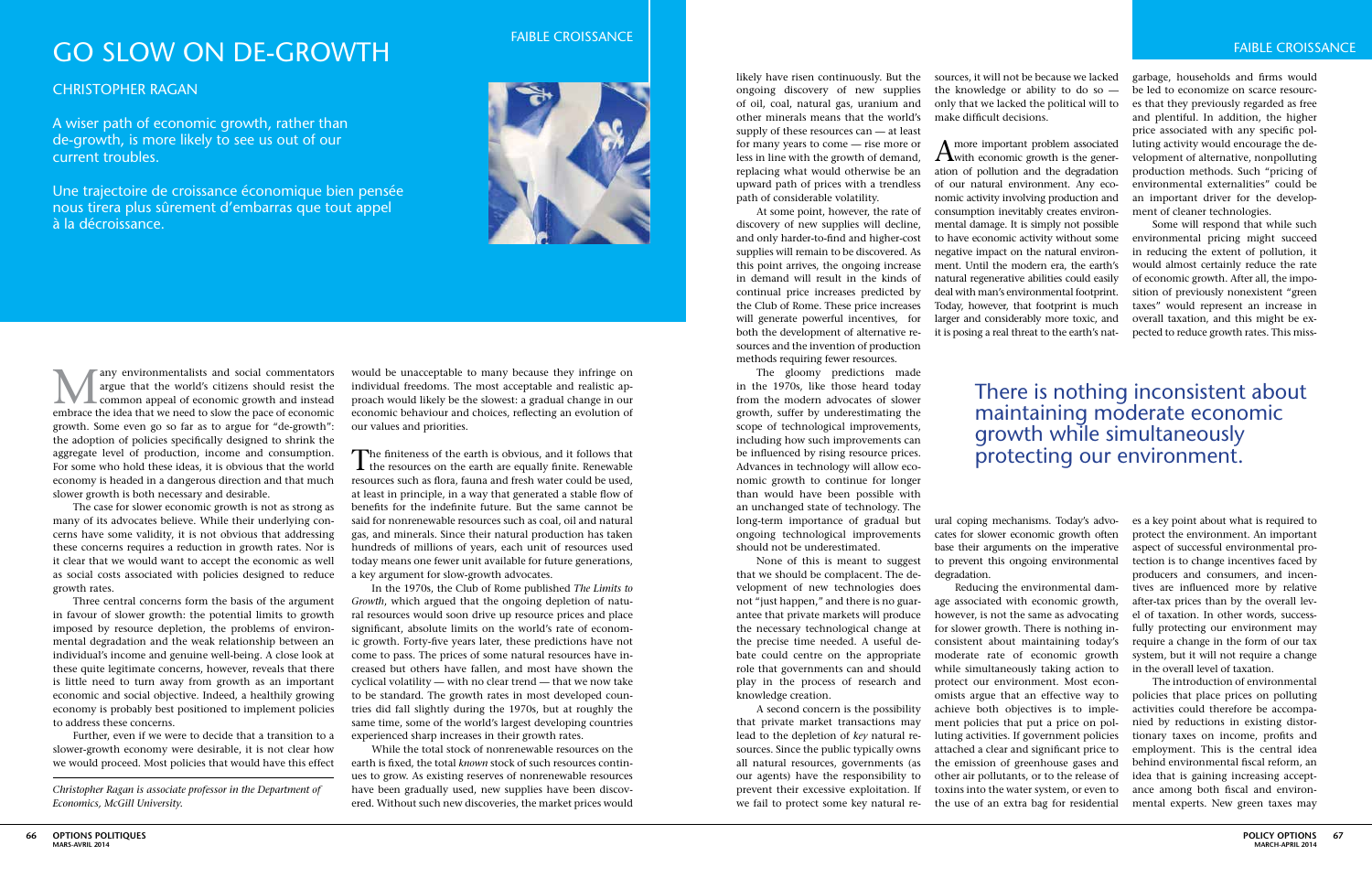

since the late 1700s, has been driven by the human impulse to solve problems and improve our living standards. Suppressing this impulse with policies — directed at firms as well as consumers — would likely be undesirable and but only over considerable time.

Consider consumers first. It is probably natural to want to improve one's situation in life, to have command over more resources, to provide economic and financial security for direct and extended family and to enjoy to the fullest what limited time we have. While eliminating these instincts is not the goal of today's slow-growth advocates, they typically argue that we should recognize that owning and consuming more "things" need not be (and typically is not) the basis of our well-being — that genuine happiness comes more from our relationships and time spent with friends and family than it does from consumption. Why can't we all just learn to take more pleasure in a world with less focus on material goods?

There is nothing logically impossible about a no-growth world. There is no underlying economic truth that requires positive economic growth. One can easily imagine a world in which we all choose to work only 60 percent of each week, thereby freeing up a considerable amount of leisure time. Along with our reduced work would naturally come less income, and our sustainable level of consumption would also fall to to solve problems and improve tech-60 percent of its previous level. In this world, national income (gross domestic product) would be 60 percent of its cur-

reductions in current rates of economic growth can be consistent with maintaining (or even increasing) our overall levels of happiness.

Many of those already earning higher incomes find it easy to imagine that further increases in income may not contribute significantly to overall well-being. If you already have an annual income of \$100,000 or above, would an extra \$5,000 per year really make you happier? And if you have to work more hours in order to earn that extra income, you may well prefer to turn down the opportunity.

What holds for relatively affluent Canadians, however, almost certainly does not hold for the *average* Canadian. In 2012, average weekly earnings across all industries were \$897, which translates into an annual income (assuming 50 weeks of work) of \$44,850. Individuals with average incomes would benefit more from any extra income than would much richer individuals. For the average Canadian, faster economic growth is an opportunity not to be missed.

One argument made in favour of slower growth is that in recent years, most of the benefits of economic growth, in Canada and elsewhere, have not accrued to middle-income individuals but instead have been mostly captured by the upper-income groups what we now call "the 1 percent." This is true. But this observation should not be used as an argument against economic growth. Instead, it should motivate us to address the growing inequality emanating from that growth. This may involve implementing two types of policies: those to redistribute income and

The past decade has seen an explosion  $\mathbf 1$  in economic research aimed at uncovering the determinants of happiness or well-being. A central and recurring result found in this research is that the causal link between an individual's income and his or her well-being is much weaker than economists traditionally believed, and whatever link does exist disappears above fairly modest levels of income. In addition, changes in social and family status seem to have much larger impacts on well-being than significant changes in economic variables such as income and consumption. Today's slow-growth advocates see these research findings as clear evidence that

those to dampen the forces responsible for creating the inequality. But to give up the economic growth that could potentially improve the happiness of millions of lower- and middle-income Canadians would surely be a mistake.

Economic growth as an effective means to improving well-being is even more important in the developing countries, where the majority of the world's population lives in conditions far below the Canadian average. In countries like ours, a drought leads to a drop in farm income for a tiny share of the population; in much of the developing world, a similar drought appears as a spike in the country's mortality rate. The rich-country argument that higher incomes do not lead to greater well-being is patently false in countries in which hundreds of millions of people live on less than \$2 per day. Advocates of slower growth, most of whom are lucky enough to live in the developed world, need to guard against their arguments being seen as an effort to keep the world's poor in their destitute state.

quite difficult; dampening it through a a world? Either government policy change in mindset would be possible, could force the necessary changes, or How could we move toward such people could choose to adjust their preferences and priorities. It is difficult to imagine that the kinds of freedom-infringing policies required to bring about such changes would be broadly acceptable to those who value individual freedoms. Shouldn't we be free to work more hours if we choose, or to spend our income on material consumption goods, or to spend our leisure time travelling rather than just sitting on the porch? We could certainly debate the government's appropriate role in determining how individuals choose to spend their lives, but such a debate would not be resolved quickly, if ever. As for the willing adjustment of people's preferences and priorities, this can and does happen, but typically only gradually over time. The advocates of slower growth can spread their message as widely as possible, but they should not be surprised to find that significant changes in consumer behaviour are observed only over decades. Advocates of slower growth need to guard against the view that their arguments are an effort to keep the poor destitute.

Despite what inferences might be drawn from aggregate statistics, economic growth is not primarily about having more of the same things over time. Rather, it is mostly about the creation of new and better products, new forms of organization and improved methods of production. At the heart of economic growth is technological change. The ongoing process of technological change, which characterized the world occasionally for about 10,000 years but more or less continually

work to directly improve environmental outcomes, while the reductions in other taxes could work to stimulate innovation and economic growth. There is no basis in either theory or empirics for presuming that such a carefully designed reform in the tax system would necessarily result in a diminished rate of economic growth.

None of this is meant to imply that our environmental issues are not serious. Quite the contrary; damage to our natural environment is taking an increasing toll on both our physical and our economic health. The central point, however, is that the desire to protect our environment need not be associated with the desire to slow down or even reverse our existing economic growth. If we act sensibly  $-$  and soon  $-$  we can likely achieve the dual benefits of a cleaner environment and a more innovative economy. If we fail to act, we will eventually lose along both dimensions.

rent level, and the strains on our environment and natural resources would also be commensurately reduced. A world with less focus on material consumption is entirely possible.

Now consider firms. The impulse nology is especially ingrained in the conduct of business. Unless firms have a guaranteed market with no shutterstock